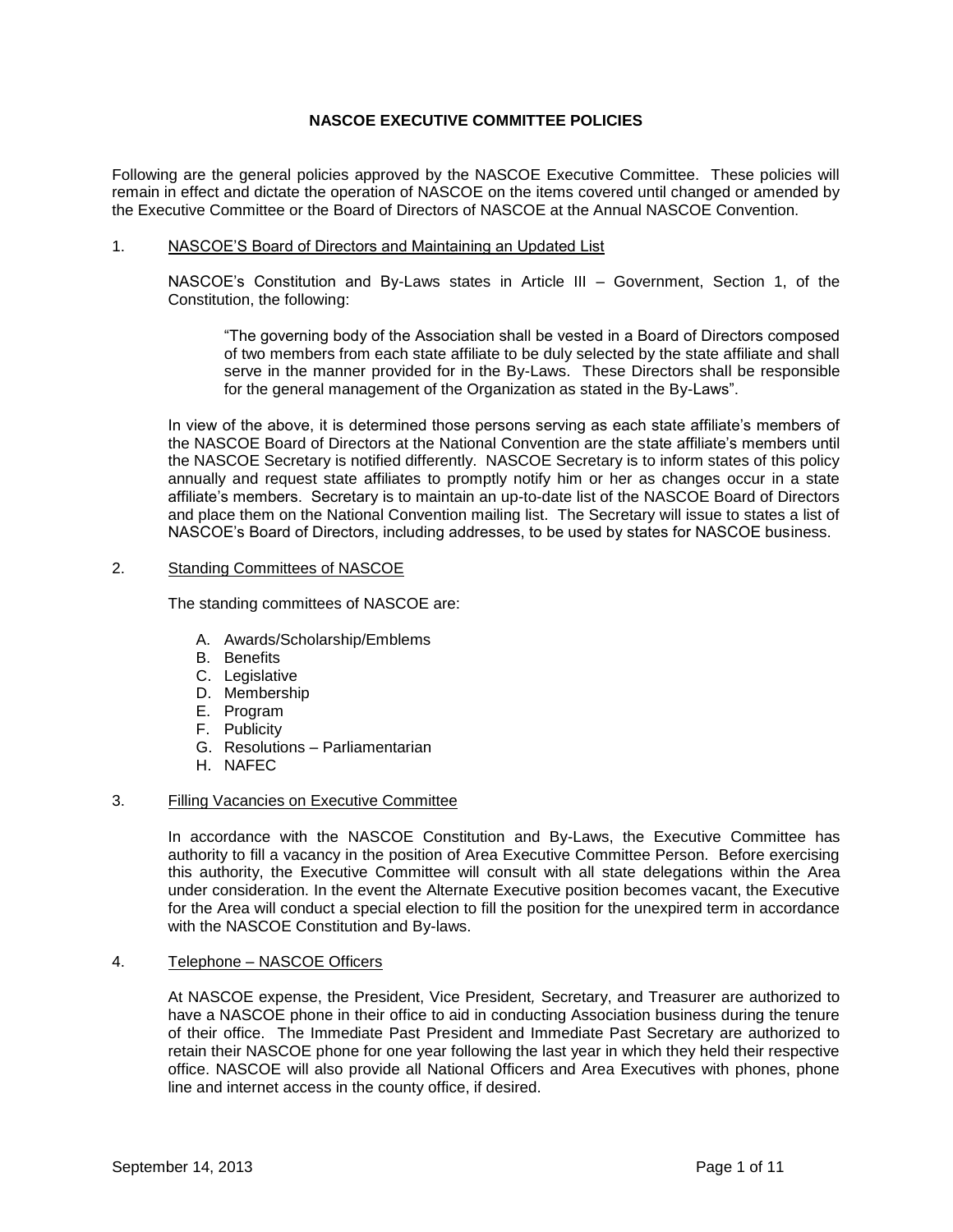# 5. Reimbursements for Computers, Data Plans, and Telephones

- A. Reimburse newly-elected officers or executive committeepersons up to \$750 for the purchase of computer hardware and software. Reimburse all officers and executive committeepersons up to \$100 per month for their wireless data plans.
- B. Reimburse new-appointed national chairpersons of NASCOE's standing committees up to \$500 for the purchase of computer hardware and software. Reimburse the legislative committee chair(s), CAPWIZ coordinator, and NASCOE webmaster up to \$60 per month for their wireless internet plans.
- C. To be eligible for reimbursement, all computer equipment must be purchased within 3 months of taking office or being initially appointed.
- D. Officers and Executive Committeepersons may be reimbursed for additional telephone charges beyond their standard wireless plan needed to conduct NASCOE business.

# 6. Travel Policy

All NASCOE travel must be completed in accordance to the Official NASCOE Travel Policies as approved by the NASCOE Board of Directors. All NASCOE Members approved for official travel must adhere to the NASCOE Travel Polices except as follows:

- A. Advances to attend state association conventions or Board of Director's meetings, area rallies, or any other trip which is to be at NASCOE expense may be obtained upon request from the Treasurer, being sure the Treasurer understands what the advance is for. Advances should be requested in writing.
- B. All claims for expenses must be submitted on the Claim for Personal NASCOE Expense form provided by the Treasurer. Claims for travel that included an advance shall be completed and submitted to the Treasurer within 30 days. All claims for reimbursement must be submitted to the NASCOE Treasurer within 6 months of incurred expense unless there are extenuating circumstances that would require Executive Board approval.
- C. No person is eligible to receive dual NASCOE compensation to attend any meeting or function. If a person is eligible to receive compensation from both NASCOE and a state association, the total compensation cannot exceed the person's total travel cost.

# 7. NASCOE Liability Insurance through J.M. Marketing, (Not for Profit Organization Liability Policy)

These policies provide a variety of coverage for the officers and board members acting on behalf of NASCOE.

- A. Individual Policy: This policy insures NASCOE in the event of a Wrongful Act, Employment Practice, Personal Injury or Publishers Liability committed by an Officer of NASCOE. In the event that a lawsuit is filed against NASCOE and/or an officer the policy provides for defense costs and settlement not to exceed \$1,000,000 per incident with a yearly limit of \$1,000,000. This policy has many benefit clauses and restrictions of coverage regarding officers' operations.
- B. Events Policy: This policy is specifically for events sponsored by NASCOE or a state affiliate. It provides NASCOE Officers and the Association coverage for each event. For example, the policy insures NASCOE against loss if a guest/member sustains an injury while attending an event or while being transported by NASCOE representatives to/from the event.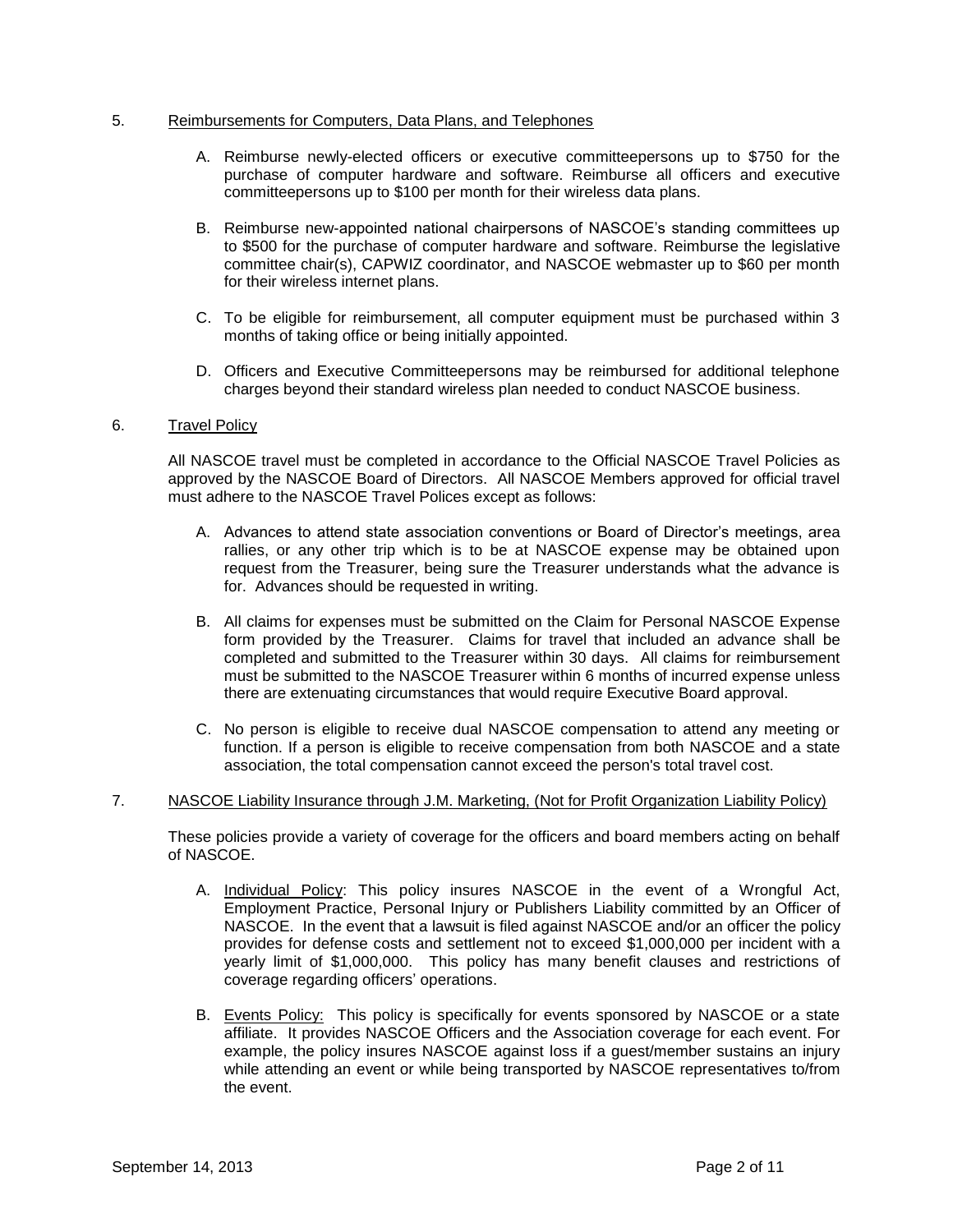- I. State Convention, Area Rally Coverage: The host state MUST notify the Insurer at least 2 weeks in advance to add the event to the policy. Many convention sites (Hotels) will require the events policy in order for NASCOE to hold the event at their property. It is also important due to the fact that NASCOE holds many events off site of hotel.
- II. National Meetings and Conventions: NASCOE must notify the insurer at least 2 weeks in advance to add the event to the policy.

# 8. Federal Employee's News Digest and Federal Times

Officers, Executive Committee Members and National Committee Chairpersons are authorized to subscribe to these two publications at NASCOE expense.

#### 9. Mailing NASCOE News Releases by the President, Vice President or Secretary

Periodic NASCOE information releases generally released by the Secretary over his or her signature, but in some cases over the signature of the President or Vice President are to be continued as in the past using "good judgment" in the releases. Questionable items for release will be discussed among the Officers prior to release. Mailings will be made to:

- A. State Association Officers, Committee Chairpersons (Awards, Benefits, Emblem-Programs, Legislative, Membership and Publicity), and Board of Directors.
- B. NASCOE's Board of Directors, Executive Committee Members and Alternates, National Committee Chairpersons and members, past officers and immediate past Members of the Executive Committee and immediate past National Committee Chairpersons.
- C. RASCOE and NAFEC
- D. Selected FSA personnel and others as deemed advisable by the NASCOE Officers.
- E. The Secretary will mail to recipients as many releases as feasible in one envelope.

# 10. Publicity Releases–NASCOE Newsletter – by NASCOE Officers, Area Executive Committee Members and Alternates and National Committee Chairpersons

These persons are encouraged to have a "by-line" article in the NASCOE newsletter as often as deemed advisable. The articles should be about each person's area of responsibility.

# 11. Periodic Releases – Executive Committee Members, National Committee Chairpersons, or Area Chairpersons

These persons are authorized to release information as they deem necessary and at whatever time(s) they deem necessary. They may mail their releases to the proper recipients with copies to the Officers and Executive Committee Members and appropriate Committee Chairpersons or Area Chairpersons OR they may prepare releases exactly as desired and submit to the Secretary for reproduction and distribution. Releases by the above persons may be in addition to or may supplement releases in Item 10 above.

# 12. RASCOE and NAFEC Activities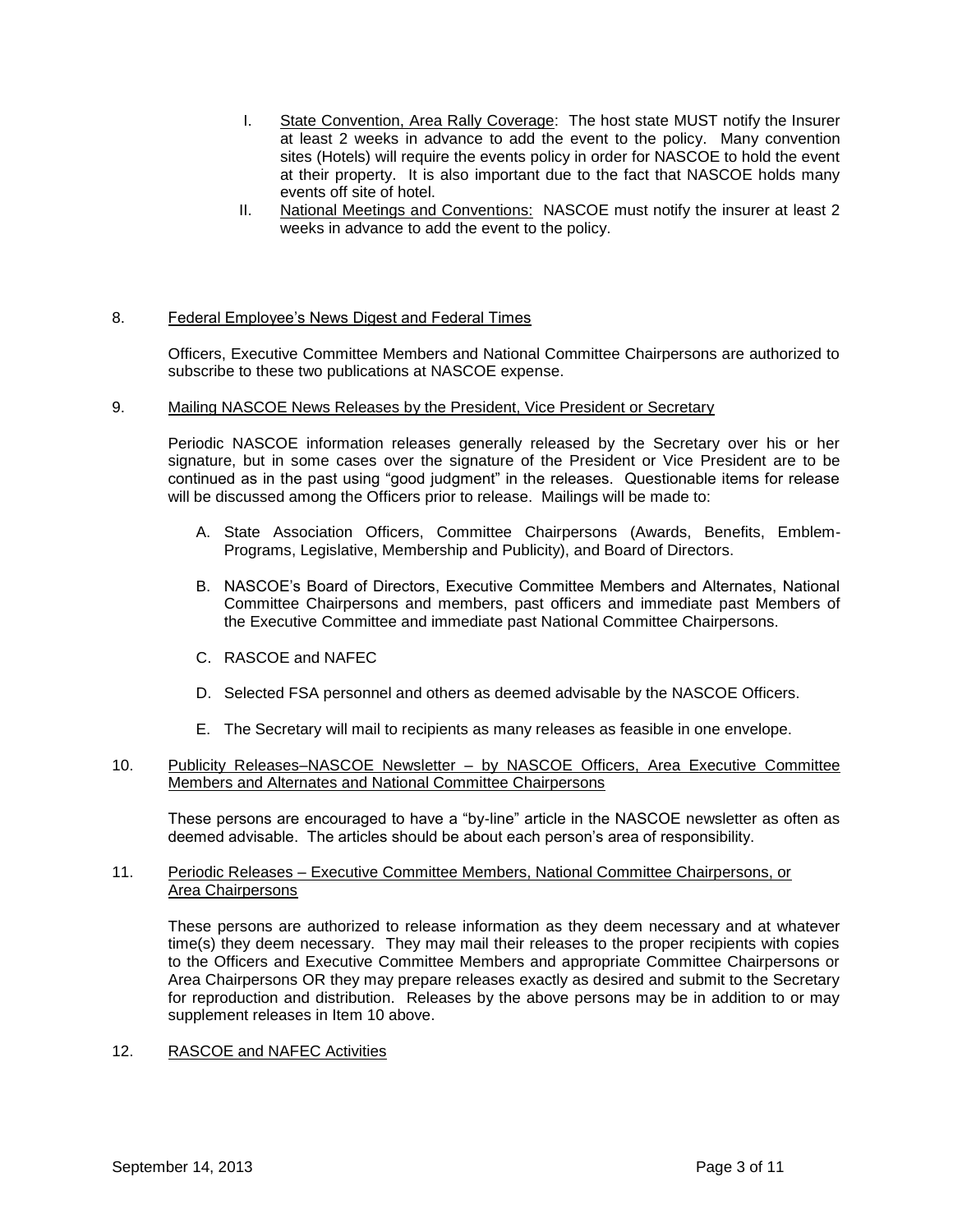The Officers and others are to work closely with RASCOE and NAFEC for common goals. Everyone is cautioned to always be aware of NASCOE's Constitution and By-Laws and the regulations and laws governing NASCOE's activities.

### 13. Assistance – Editor of Newsletter

The Newsletter Editor is authorized to secure help to assist in preparations of the newsletter typing, addressing, handling, etc. when approved in advance. Help of this nature will be paid by the Treasurer. The Editor will submit necessary tax record information and certification of time worked.

### 14. Assistance – Secretary

The Secretary is authorized to secure help to assist in carrying out the clerical work of NASCOE up to a maximum of \$5,000 per year at the discretion of the Secretary. The Secretary will submit necessary tax record information and certification of time worked. Treasurer is responsible for all other payroll functions in connection with such clerical help.

# 15. Legislative Contacts by State Associations and/or NASCOE Members

State associations and/or members are encouraged to maintain and/or establish a working relationship with their respective members of Congress. Informed members of Congress will respond to specific requests of NASCOE more favorably than uninformed members of Congress.

NASCOE has obtained the usage of an automated message center to formulate contact with members of Congress, by sending alerts and messages of NASCOE's activities and desires. The automated system tabulates all messages sent to Congressional members in a variety of different ways. This automated system is a very important tool and its usage is highly recommended.

Numerous state associations and NASCOE members continue to visit with and/or write members of Congress, thereby keeping them informed of NASCOE's activities, goals, desires, accomplishments, etc. This type of action continues to be an essential form of communication. State associations and/or members are encouraged to maintain and/or establish a working relationship with their respective members of Congress.

State associations and/or members are encouraged and requested to keep NASCOE informed of their Congressional and Coalition partner contacts whether made by letter, telephone, or in person. State associations and members are requested to keep NASCOE informed by periodically submitting a report of their Congressional and Coalitions activities to NASCOE's Legislative Committee Chairperson with copies to their respective Area Executive Committee Member.

This report may be via copies of their letter to members of Congress and/or Coalition partner along with the replies or by a brief written summary of their activities. Periodically, the Legislative Committee Chairperson is to submit a summary of state association and/or members legislative activities to the NASCOE Executive Committee.

The above action will permit NASCOE to keep abreast of state association and/or NASCOE members legislative and coalition actions and to further pursue pertinent information obtained by state associations and/or NASCOE members.

Everyone is reminded in their official FSA capacity, county employees cannot attempt to influence members of Congress in any manner to favor or oppose any legislation or appropriation. FSA employees acting as private citizens are free to express their viewpoints to members of Congress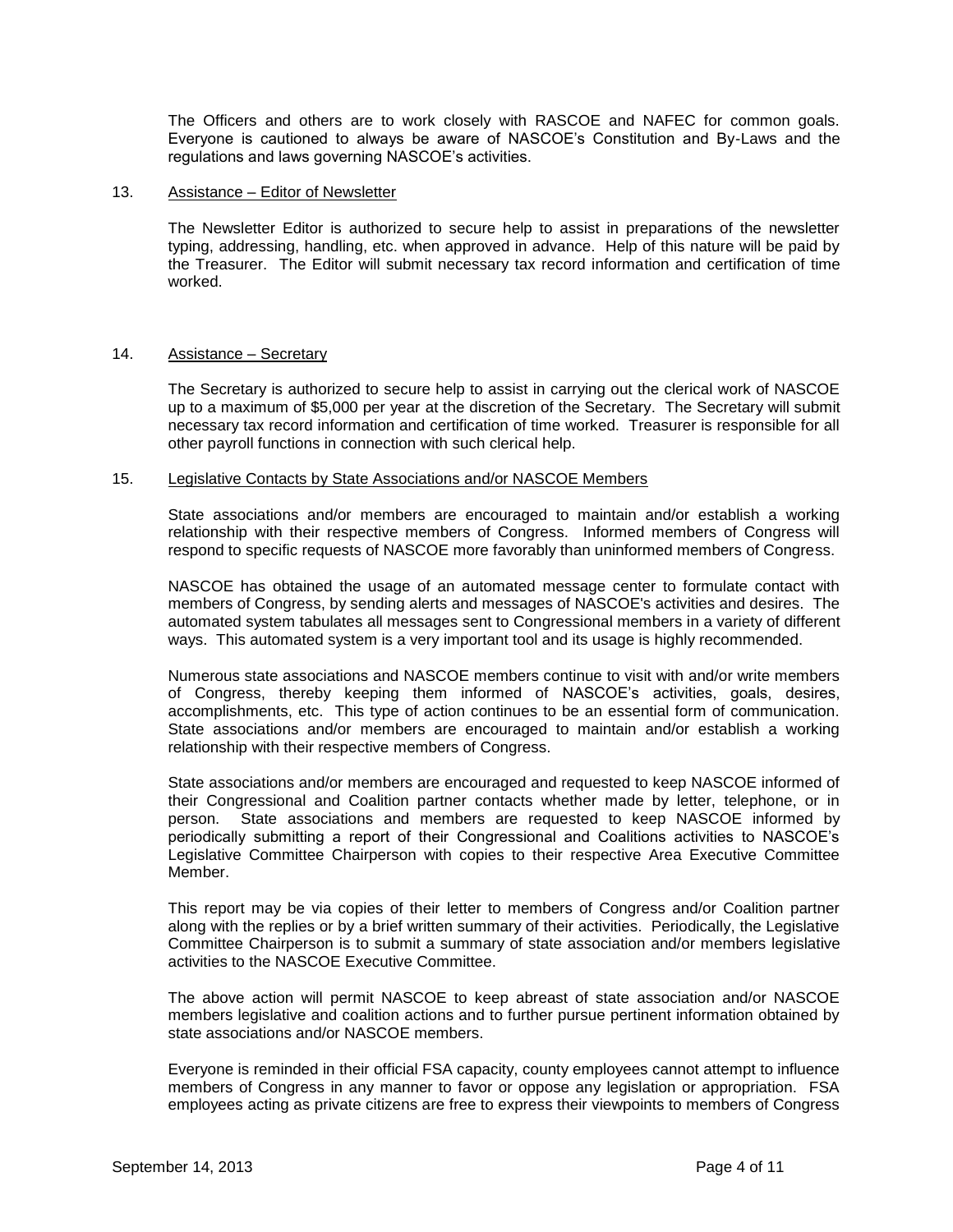provided these activities do not take place during their regular tour of duty or utilize any government resources.

The Legislative Committee Chairperson will write a letter to states emphasizing the above, as well as prepare an article on the subject for the NASCOE newsletter.

### 16. NASCOE Newsletter Mailings to County FSA Offices

Policy is to mail the NASCOE newsletter to every county FSA office regardless of NASCOE membership within the county. Some states have requested the NASCOE Secretary to remove specific counties from the mailing list to receive the NASCOE newsletter as no person within the county office is a NASCOE member nor has been for one year or more.

The following policy has been adopted relative to removing counties from the mailing list to receive the NASCOE newsletter:

- A. No county office is to be removed from the mailing list except by written request to the NASCOE Secretary by an officer of the respective state.
- B. No county is to be removed from the mailing list except when no person within the office has been a member of NASCOE (and the state association) for a period of at least one year excluding the year of the request.
- C. The state association is responsible to notify the NASCOE Secretary when one or more persons within a county which has been removed from the mailing list because of nonmembership becomes a NASCOE (and state association) member and, thereby, becomes eligible to again receive the NASCOE newsletter.
- D. The Secretary is to notify states of the above policy annually.

#### 17. Annual Secretary's Report and Treasurer's Report

- A. Annual Secretary's Report:
	- 1. Report to contain basically the same material as in previous years, including NASCOE's Constitution and By-Laws, the NASCOE Travel Policy, Guidelines for bidding on National Conventions and the Executive Committee Policies.
	- 2. The Report is to be distributed by first class mail in advance of the national convention as follows: NASCOE's Officers, Executive Committee and Alternates, National Committee Chairpersons and Board of Directors, state association officers and applicable USDA personnel. Mailing prior to the convention will permit recipients the opportunity to thoroughly study the report prior to the convention.
	- 3. The Secretary will take extra copies of the report to the convention for use if needed.
	- 4. If circumstances should occur that prohibit mailing as directed above, the Secretary will ship or carry the reports to the convention site for distribution.
- B. Annual Treasurer's Report:
	- 1. Report to contain basically the same material as in previous years, including cumulative financial information for the fiscal year, historical records for comparison, etc.
	- 2. The Treasurer will be responsible for submitting all financial reports to the Secretary timely for inclusion in the Annual Report.

#### 18. Instructions to Secretary and Treasurer

Secretary is responsible for the following: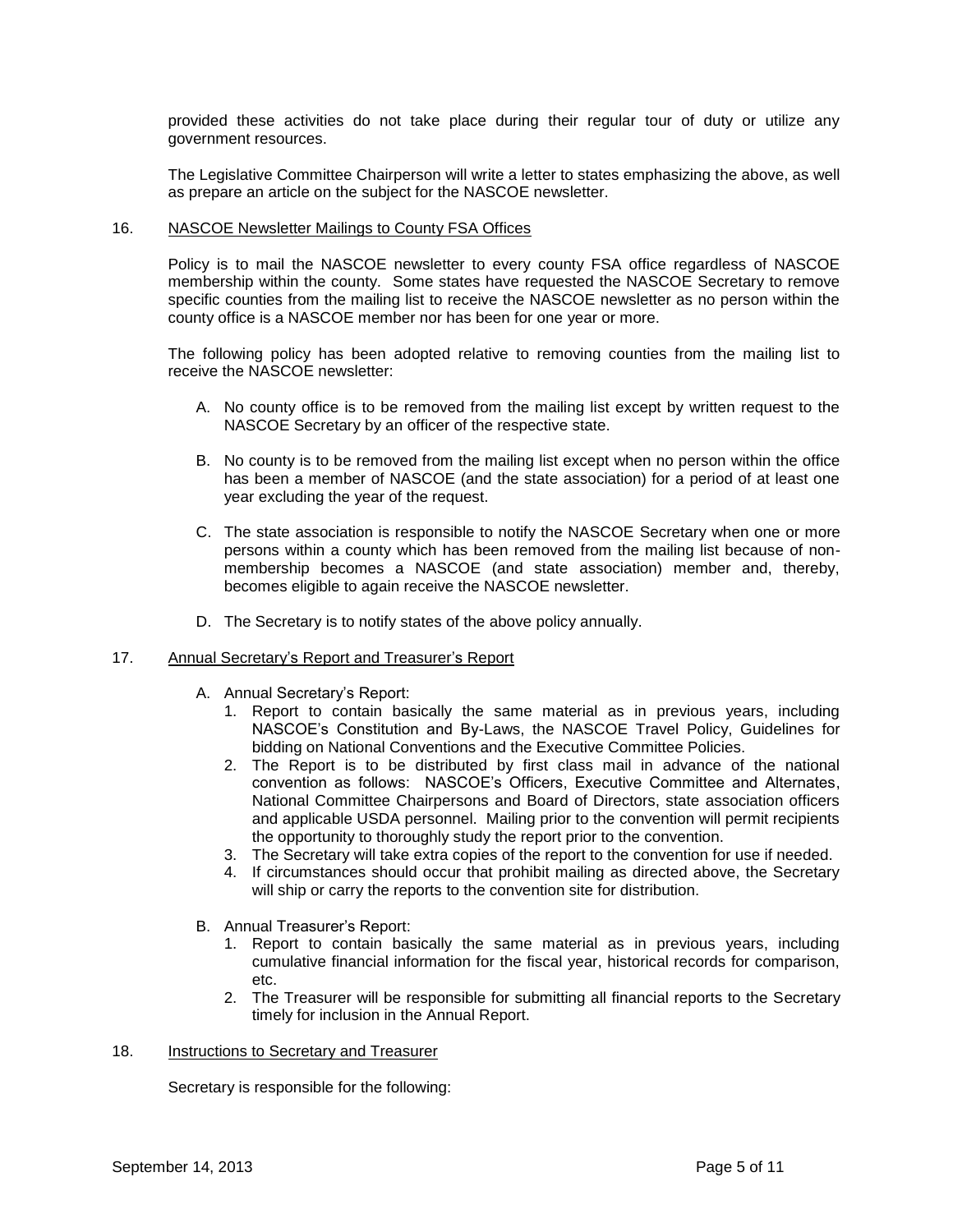- A. Prepare and distribute to the Officers, Executive Committee Members and Alternates and National Committee Chairpersons a list of telephone numbers for the Officers, Executive Committee Members and Alternates and National Committee Chairpersons.
- B. Officially notify Administrator, Associate Administrator, Deputy Administrators and DAFO of NASCOE Officers and Executive Committee Members' names, addresses and phone numbers.

Treasurer is responsible for the following:

- A. Obtain prepaid calling cards for Executive Committee Members, National Committee Chairpersons and Officers and maintain an inventory listing of such cards.
- B. Obtain credit cards, such as Visa or MasterCard, for officers as needed and maintain an inventory listing of such cards.

# 19. Distribution of Executive Committee Minutes

Secretary is to distribute copies of all Executive Committee meeting minutes to NASCOE Officers, Executive Committee Members and Alternates, and National Committee Chairpersons to enable them to keep abreast of NASCOE activities.

Upon request to the NASCOE Secretary from a regular NASCOE member, approved NASCOE Executive Committee minutes will be provided to that member. All approved minutes are included in NASCOE Annual Reports. No other distribution of NASCOE Executive Committee minutes is authorized.

#### 20. Secretary's Responsibility – Executive Committee Meeting Minutes

The Secretary shall be responsible for informing states of all pertinent items in minutes except for specific cases where someone else is directed to do so.

#### 21. Financial Accounts

- A. The Treasurer, or the Secretary in lieu of the Treasurer, is authorized to deposit funds not otherwise needed for immediate expenses in savings accounts, to purchase time certificates, etc., in such a manner as to obtain the greatest return possible while still maintaining accessibility of those funds.
- B. The NASCOE Secretary's signature shall be recorded as an alternate signer on NASCOE accounts with financial institutions. This will permit access to all accounts in the event the person responsible for the account is unable to sign for NASCOE.
- C. A specified amount of NASCOE's funds will be set aside in a Certificate of Deposit, or other similar account to which neither the Treasurer nor the Secretary have access. The President and Vice-President shall be recorded as authorized signers on this account with the financial institution. The size of this account must be sufficient to meet all expected financial needs of NASCOE for any given period of time. This account will be accessed only in the event that NASCOE's regular funds cannot meet the normal obligations incurred by NASCOE. The status of this fund will be reported in the Minutes of the NASCOE Executive Committee meetings at least twice annually.
- D. Any claim for reimbursement for an amount greater than \$1,500.00 shall be subject to second-party review by the Secretary prior to payment. All claims for reimbursement must be submitted to the NASCOE Treasurer within 6 months of incurred expense unless there are extenuating circumstances that would require Executive Board approval.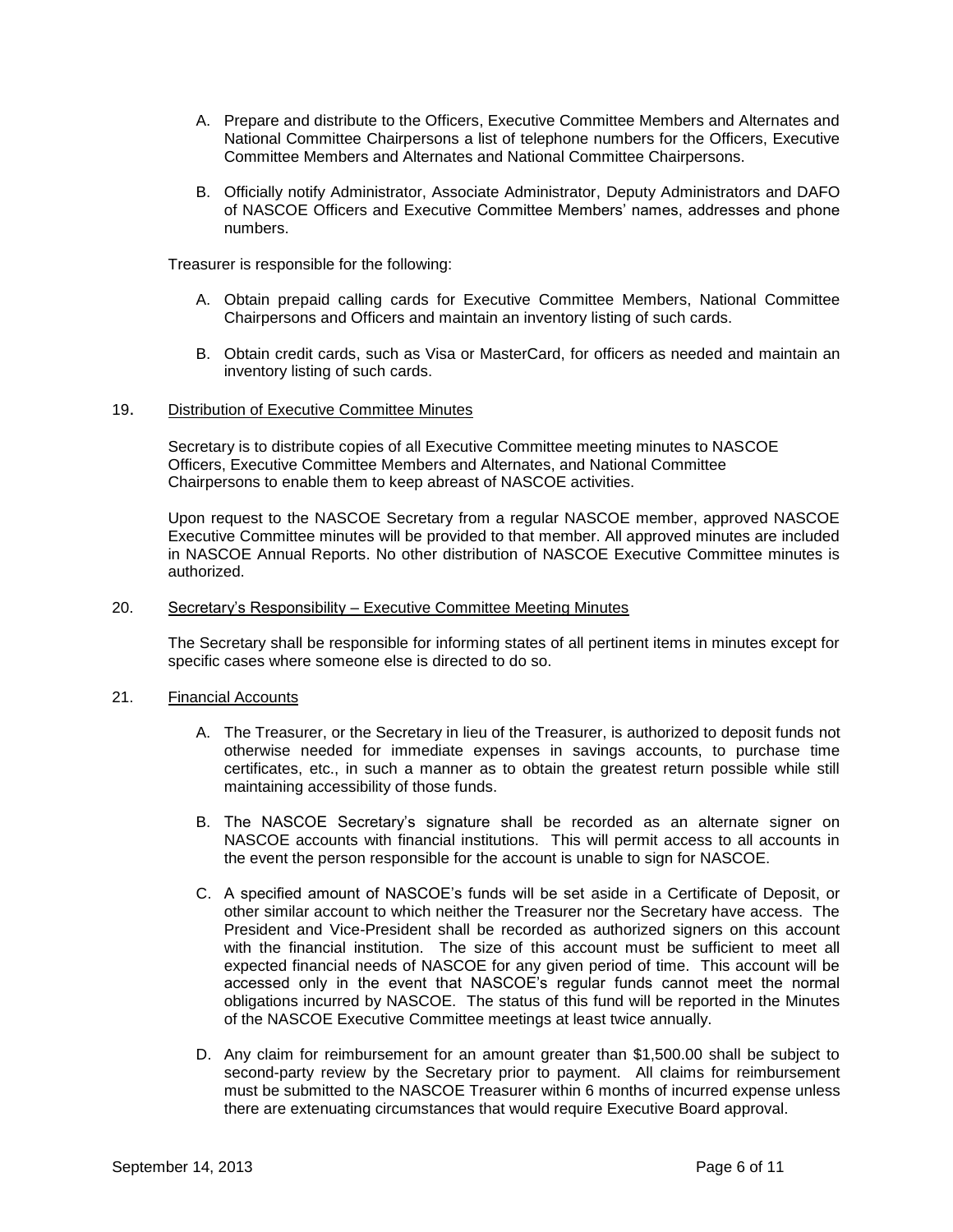# 22. Monthly Summarization of Expenditures and Collections

The Treasurer will submit a summarization of expenditures and collections to the Officers and Executive Committee Members at the end of each month.

# 23. Dues

Dues are due and payable to the NASCOE Treasurer on July 1 for the forthcoming year. If an employee pays dues directly to their state association, the entire \$55 must be transmitted to the NASCOE Treasurer not later than the end of the first quarter (September 30), or no later than the end of the quarter in which the employee pays. If an employee is on dues check-off, at least \$13.75 must be transmitted to the NASCOE Treasurer within 10 days after the end of each quarter with the exception that all dues must be transmitted to the NASCOE Treasurer by June 30.

### 24. Internal Audits

When there is a transition in any position where finances are involved, there shall be an internal audit.

### 25. NASCOE Supplies

Membership and Sick Leave Certificates and membership cards may be obtained by states at no charge through the National Awards Chairperson and/or National Membership Chairperson.

### 26. Obsolete Records

All records maintained by the Treasurer which are current minus 1 year old, shall be forwarded to the NASCOE Secretary for central filing.

The Secretary is authorized to send to each state association secretary any records on file which are eligible for destruction at the end of each fiscal year. This will permit each state to make the decision as to whether to destroy the records or not. Obsolete records which are not of permanent nature are eligible for destruction after the fifth year following the year they are originated.

#### *27.* Announcements of Candidates

Secretary is to notify states through the NASCOE Now that NASCOE will post to the NASCOE Website announcements of persons desiring to run for any NASCOE office provided the announcement is received by the Secretary no later than May 15 of the applicable year. All announcements will be posted at the same time as soon after June 1 as practical. In no way is this to be construed that announcements must be publicized in this manner as candidates may, if they so desire, initiate their own mailing. If no announcement for an Officer, Area Executive Committee Person or Alternate Area Executive Person is received by May 15, a statement will be placed on the NASCOE Website that no candidates have announced at this time for the respective position(s). The NASCOE newsletter is not to be used for announcements of candidates. It is the responsibility of the candidate to ensure that the announcement has been correctly posted.

#### 28. Convention Chairperson

The NASCOE Secretary shall serve as convention chairperson for all NASCOE conventions with authority to act in behalf of NASCOE.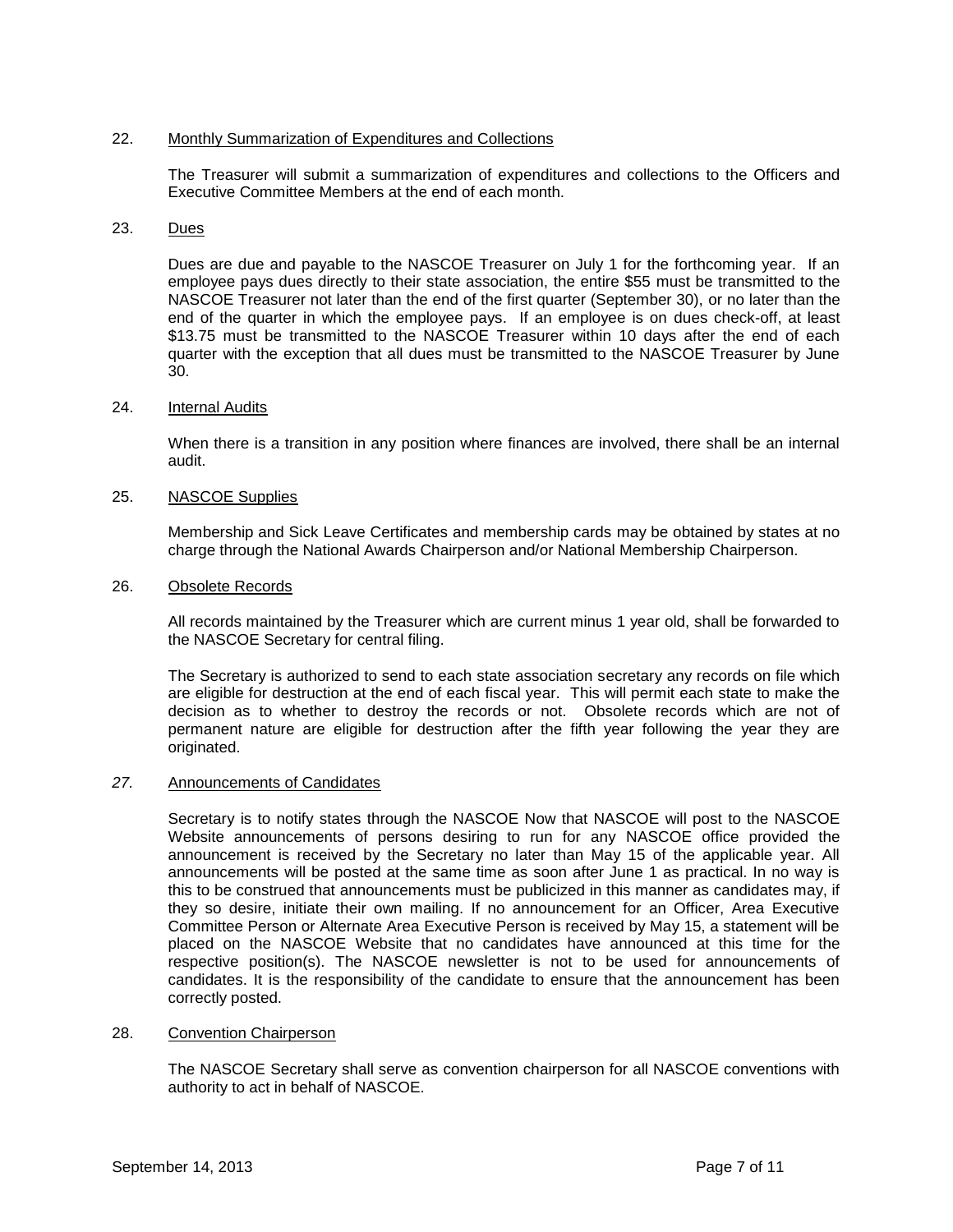# 29. NASCOE Banner and State Flags

The NASCOE Secretary will have custody of the NASCOE banner and the state flags and be responsible to have them at each NASCOE Convention for display.

30. Committee Members – Certificate of Appreciation

All outgoing Committee Members (this does not include National Chairpersons), and Judges (including Alternates who serve as Judges). Certificates will be provided by NASCOE for Area Execs for distribution to the respective area chairpersons. Area Execs are responsible for requesting the certificates from the national Awards Chairperson.

# 31. NASCOE Member Eligibility for Benefits

(Award/Scholarship Member Eligibility Requirements are in the Awards Policy.)

NASCOE policy is to make benefits available to NASCOE membership with the following guidelines:

- A. A current or former FSA employee (including NADD and NAFEC members) must be a member of NASCOE to the fullest extent allowed by his/her state to be eligible for benefits as purchased by the membership, and which excludes scholarships and awards. If the employee is eligible for regular membership he/she must be a regular member of NASCOE. If the employee is only eligible for associate membership he/she must be an associate member of NASCOE.
- B. A RASCOE member is eligible for any NASCOE benefit without further NASCOE membership. Exception: If NASCOE membership is an eligibility requirement of the company offering the benefit then the RASCOE member must also be a member of NASCOE.
- C. A NASCOE or RASCOE member's eligibility for benefits is extended to his/her spouse and dependent family members.

# 32. Awards-Scholarship Program Recognition

The NASCOE Awards Program shall publish the names of all of the recipients in the following categories in the NASCOE Newsletter and Website:

- A. National Distinguished Service Award Winners, including their picture and written nomination:
	- 1. Service to ASCS/FSA Agriculture
	- 2. Community Service
	- 3. Service to NASCOE
- B. Professional Improvement: The names of all the Professional Improvement Awardees and their accomplishments.
- C. Scholarship: The names of all the Area and National Scholarship Winners, including a picture and news article on the National Scholarship Winner.
- D. Sick Leave: The names of all 3,000 hours and up Sick Leave Awardees.

#### 33. Membership Awards

A. Membership plaques for 40 years (and every 10 years thereafter) of 100% membership for counties and members will be issued on an annual basis at the NASCOE National Convention.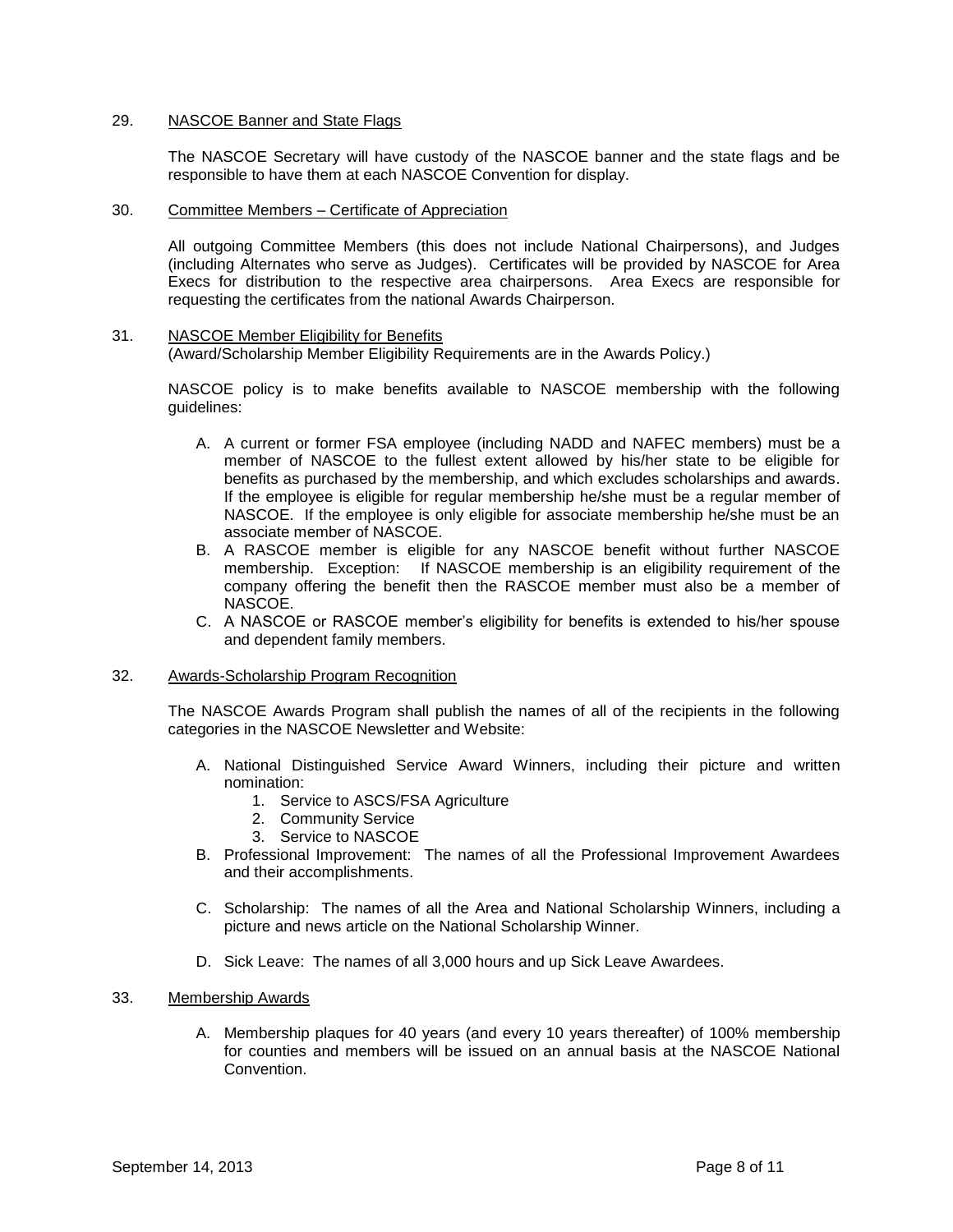B. Recognition of state associations with 100% membership: That NASCOE on an annual basis recognizes state associations with 100% membership at the NASCOE National Convention.

### 34. Honorary Life Memberships

Holders of Honorary Life Membership Cards will be permitted to register at the NASCOE National Conventions and will not be required to pay a registration fee. Host states shall indicate this benefit on the convention registration form.

### 35. State Association Right to Develop Benefits

Policy is that state associations have the right to develop benefit items exclusive to NASCOE members within their state. However, these benefits are not eligible for payroll deduction based on the NASCOE/FSA negotiated purpose of payroll deduction being for items available to all members.

### 36. NASCOE Web Site

The NASCOE President may appoint a NASCOE Webmaster with the technical responsibility of maintaining the NASCOE web site. The NASCOE web site will be under the supervision of the Publicity Committee Chairperson who will be responsible for overseeing the web content and acting as liaison between the Webmaster and NASCOE. The Webmaster may be asked to assist the Publicity Chairperson during national convention in facilitating sharing of ideas and techniques associated with web sites. In keeping with the policies of NASCOE any expense associated with maintaining the NASCOE web page must be approved in advance by the Executive Committee.

#### 37. Coalition Partner of the Year

NASCOE will provide the person selected by the Legislative Committee as "Coalition Partner of the Year" with a plaque and, if this partner attends that year's National Convention, one night's lodging at the convention hotel and \$250 toward travel.

#### 38. Programs Committee Chairperson Attendance at Management Meetings

In addition to the NASCOE Officers and Area Executive Committeepersons, whenever possible the Programs Committee Chairperson will also be one of the NASCOE representatives attending any program-related meetings with FSA Management at the discretion of the NASCOE Executive **Committee.**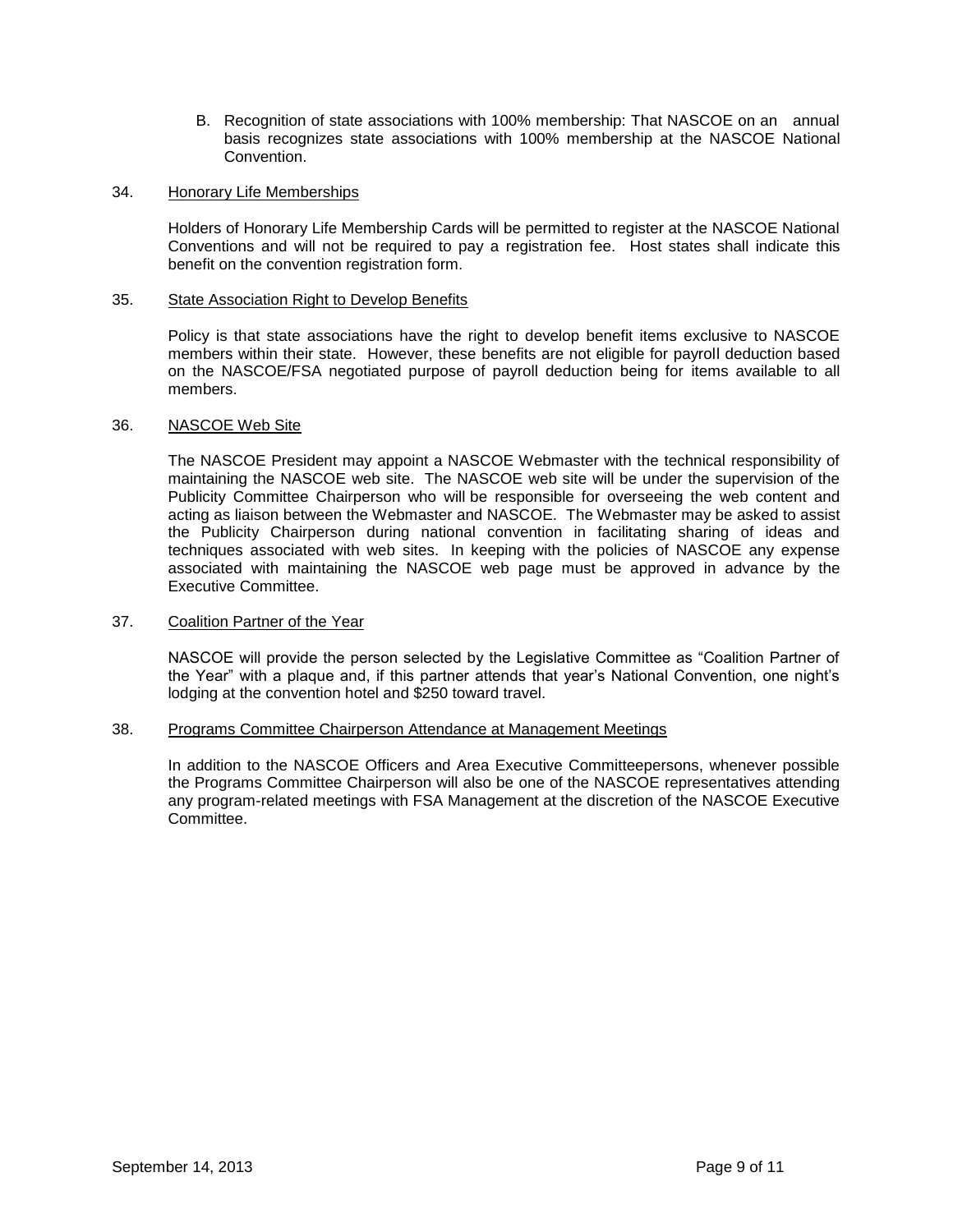# 39. Membership Workgroup

At the annual organizational meeting, the Executive Committee shall determine if the membership workgroup shall be convened according to the following outline:

Membership Workgroup and Schedule for Continued Evaluation

- A. Members
	- 1. President
	- 2. Vice President
	- 3. National Membership Chair
	- 4. All Area Membership Chairs
	- 5. One Area Executive
	- 6. Five new, young members (one from each area)
	- 7. Others invited at the discretion of the President
- B. Meeting Schedule
	- 1. Every other year

2. Consider meeting in January, preferably in conjunction with the Pre- Negotiation Meeting

| <b>Month</b>      | <b>Meeting</b>                                | Attendees (see note below)                                                                                                                                                                              |
|-------------------|-----------------------------------------------|---------------------------------------------------------------------------------------------------------------------------------------------------------------------------------------------------------|
| September         | Organizational                                | <b>Executive Committee</b><br><b>National Committee</b><br>$\bullet$<br>Chairpersons                                                                                                                    |
| November-December | <b>FSA Management</b>                         | <b>Executive Committee</b><br>$\bullet$                                                                                                                                                                 |
| January-February  | Pre-Negotiation                               | <b>Executive Committee</b><br>$\bullet$<br><b>National Committee</b><br>$\bullet$<br>Chairpersons<br>2 <sup>nd</sup> Year Alternate<br>٠<br>Executive<br>Committeepersons<br>Negotiation<br>Consultants |
| As Needed         | Legislative Conference or Mini-<br>Conference | <b>Executive Committee</b><br><b>Full Legislative</b><br>Committee                                                                                                                                      |
| April-May         | Negotiation                                   | <b>Executive Committee</b><br>$\bullet$<br>Negotiation<br>Consultants                                                                                                                                   |

# 40. Typical Meeting Schedule